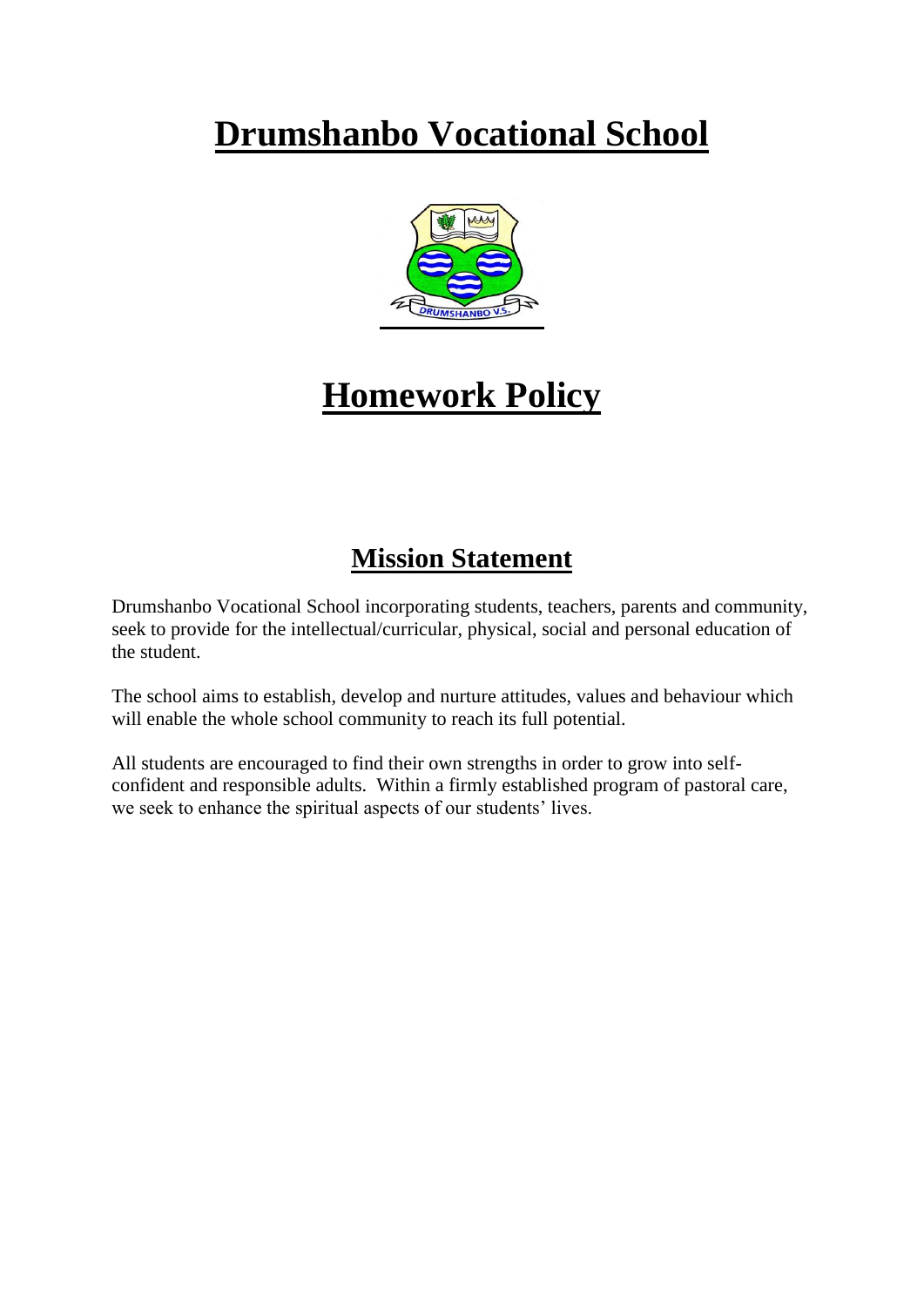# **DVS – Homework Policy**

#### **Scope**

Whole school responsibility

#### **Relationship to School Mission/ Aims**

Homework is an integral part of teaching and learning, encourages students to take responsibility for their learning and as such supports the aims in our Mission Statement.

#### **Rationale**

To policy is to encourage students to develop the skills, confidence, self-discipline and motivation needed to complete homework and study effectively on their own

To foster independent learning in students.

To promote an effective use of time

To promote reading

Parents to share the responsibility of monitoring and encouraging the completion of homework

#### **Goals/ Objectives**

To ensure all students complete all homework given

To ensure all students develop independent learning skills and recognise revision as part of their homework, even where no written homework is specified by the teacher

To promote reading at home

To support students in developing interest in their subjects through homework that is stimulating and engaging

To recognize that some students may not be able to complete their homework, to identify the causes and to provide appropriate help where possible.

#### **Policy Content**

Compliance with homework requirements is an integral part of the School Code of Behaviour as outlined in the Student Journal for Learning. Parents, Students and the School Principal sign an agreement in the Journal in that regard. (See item 2 of Code of Behaviour)

#### **Roles and responsibilities**

#### **Teachers:**

Ensure students can do the homework

Setting appropriate differentiated home work that is relevant, stimulating and engaging Allow sufficient time before the end of a class to allow students to take down the homework in their Journal for Learning.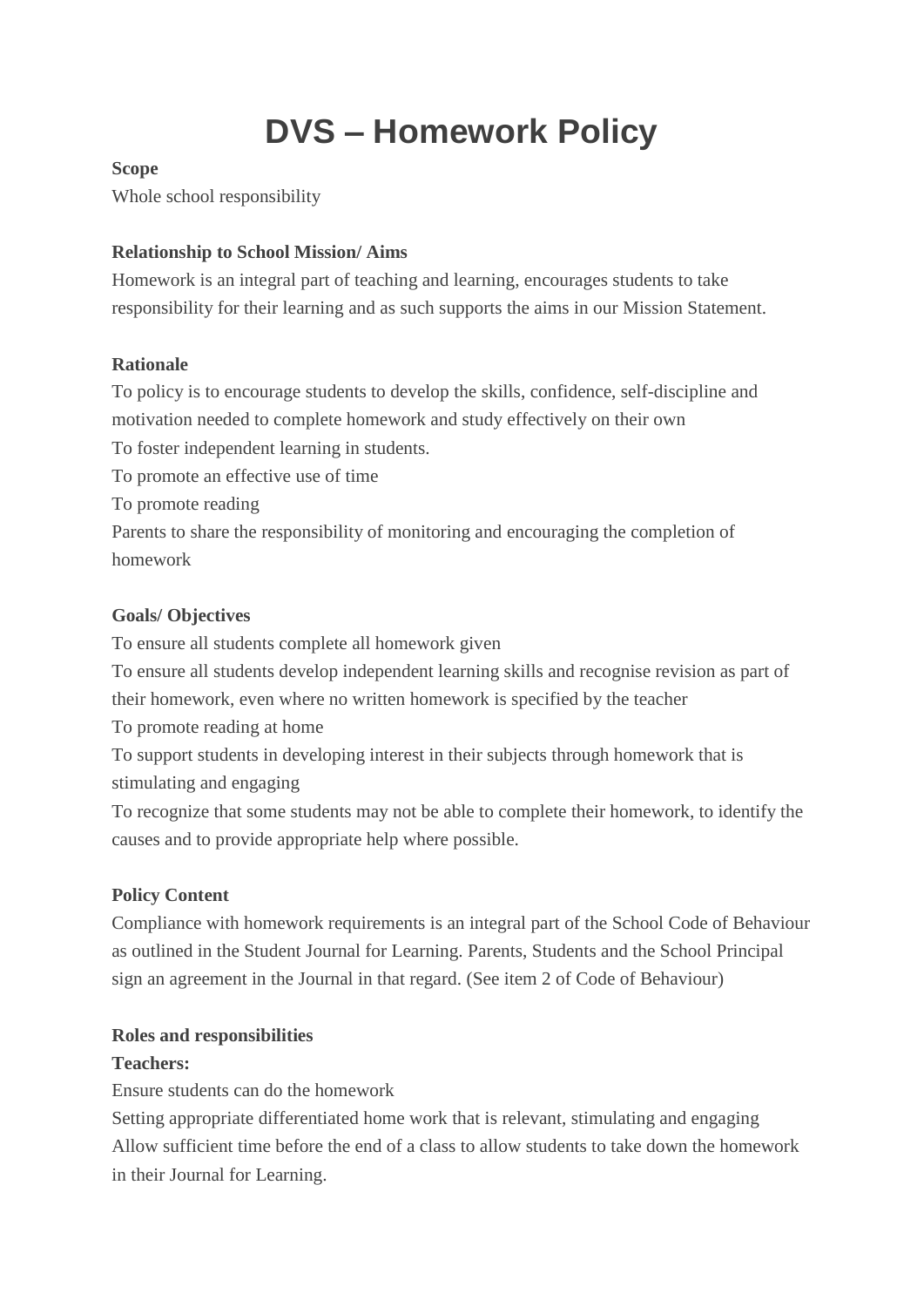Set an appropriate amount of homework. Teachers can refer to student Journals to check amounts already given in other subjects. Encourage reading at home Correcting / monitoring very regularly and sign corrected work. Constructive feedback Use journal to communicate to parents any non-compliance with homework

Identify students unable to do homework and refer to Learning Support Co-ordinator if extra supports are needed

#### **Students:**

Always use journal to record homework Complete homework to the best of their ability Students to seek clarification on homework before end of class Students to revise if no written work done

#### **Parents:**

Parent/guardian to check and sign journal each week Allow students sufficient time and suitable space to complete their homework Ensure that student has all books and equipment needed Recognise the importance of literacy and reading and attend any relevant information seminars provided by the school in the area of literacy promotion

#### **School management**

Support teachers, parents and students to adopt homework policy Ensure homework policy is implemented Monitor homework policy regularly at school planning sessions School management to check journals occasionally to ensure policy is being implemented.

#### **Guidance Counsellor**

All students will receive at least one class organised by the Guidance Counsellor on "Good Study Habits"

#### **Monitoring procedures**

The Student Journal for Learning is a key component with regard to the implementation/ monitoring of Homework. All homework recorded by students, signed by parents and checked by teachers.